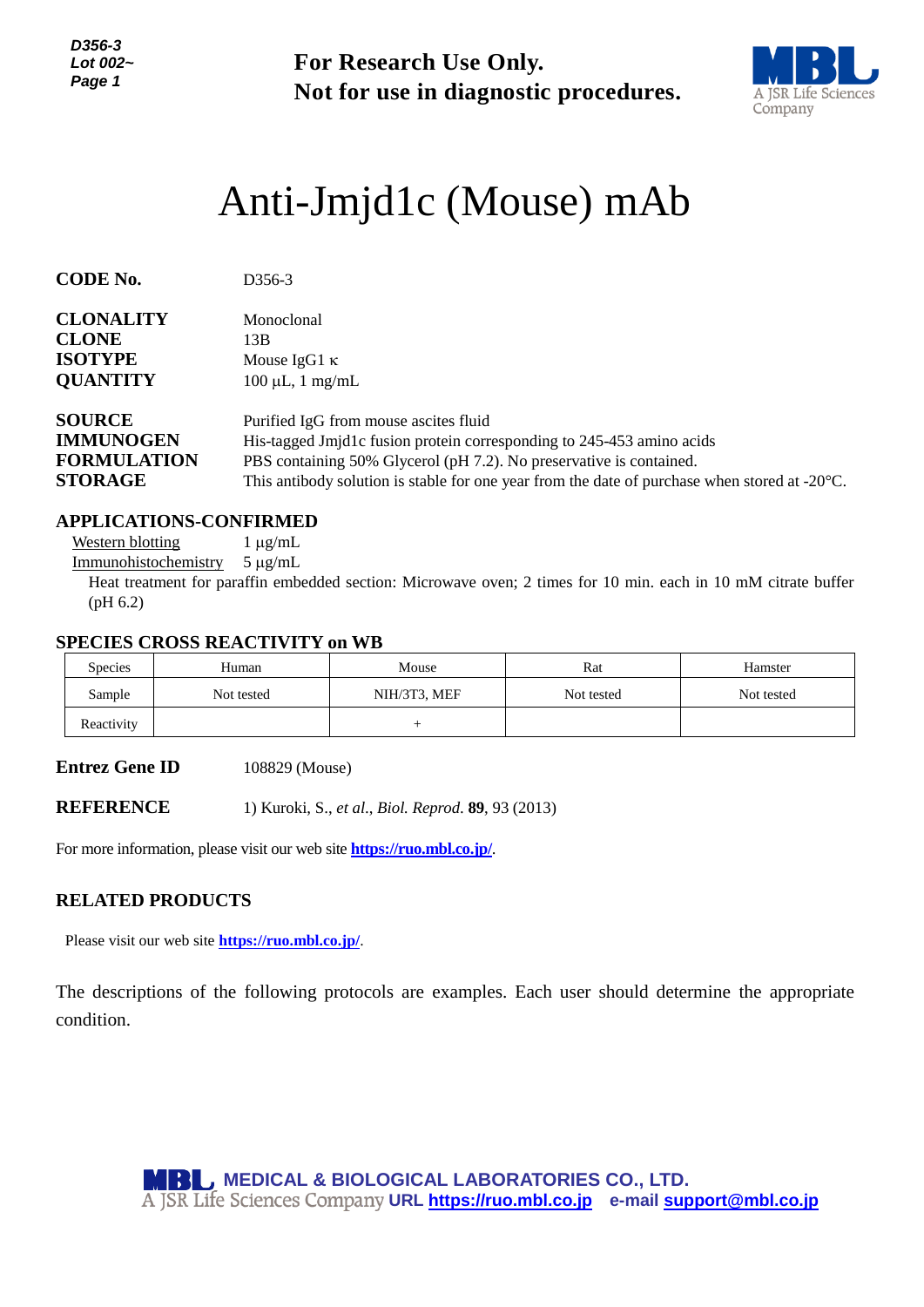*D356-3 Lot 002~ Page 2*

## *g* **SDS-PAGE & Western blotting**

- 1) Wash 1 x 10<sup>7</sup> cells 3 times with PBS and suspend them in 1 mL of Laemmli's sample buffer, then sonicate briefly (up to 10 sec.).
- 2) Boil the sample for 2 min. and centrifuge. Load 10 μL of the sample per lane in a 1-mm-thick SDS-polyacrylamide gel (5% acrylamide) for electrophoresis.
- 3) Blot the protein to a polyvinylidene difluoride (PVDF) membrane at 1 mA/cm<sup>2</sup> for 75 min. in a semi-dry transfer system (Transfer Buffer: 25 mM Tris, 190 mM glycine, 20% MeOH). See the manufacturer's manual for precise transfer procedure.
- 4) To reduce nonspecific binding, soak the membrane in 10% skimmed milk (in PBS, pH 7.2) overnight at 4°C.
- 5) Wash the membrane with PBS-T [0.05% Tween-20 in PBS] (5 min. x 3 times).
- 6) Incubate the membrane with primary antibody diluted with 1% skimmed milk (in PBS, pH 7.2) as suggested in the **APPLICATION** for 1 hr. at room temperature. (The concentration of antibody will depend on the conditions.)
- 7) Wash the membrane with PBS-T (5 min. x 3 times).
- 8) Incubate the membrane with the 1:10,000 Anti-IgG (Mouse) pAb-HRP (MBL; code no. 330) diluted with 1% skimmed milk (in PBS, pH 7.2) for 1 hr. at room temperature.
- 9) Wash the membrane with PBS-T (5 min. x 3 times).
- 10) Wipe excess buffer on the membrane, then incubate it with appropriate chemiluminescence reagent for 1 min. Remove extra reagent from the membrane by dabbing with paper towel, and seal it in a plastic wrap.
- 11) Expose to an X-ray film in a dark room for 5 min. Develop the film as usual. The condition for exposure and development may vary.

(Positive controls for Western blotting; NIH/3T3 and MEF)



### *Western blot analysis of mouse Jmjd1c*

Lane 1: NIH/3T3 Lane 2: MEF

Immunoblotted with Anti-Jmjd1c (Mouse) mAb (D356-3)